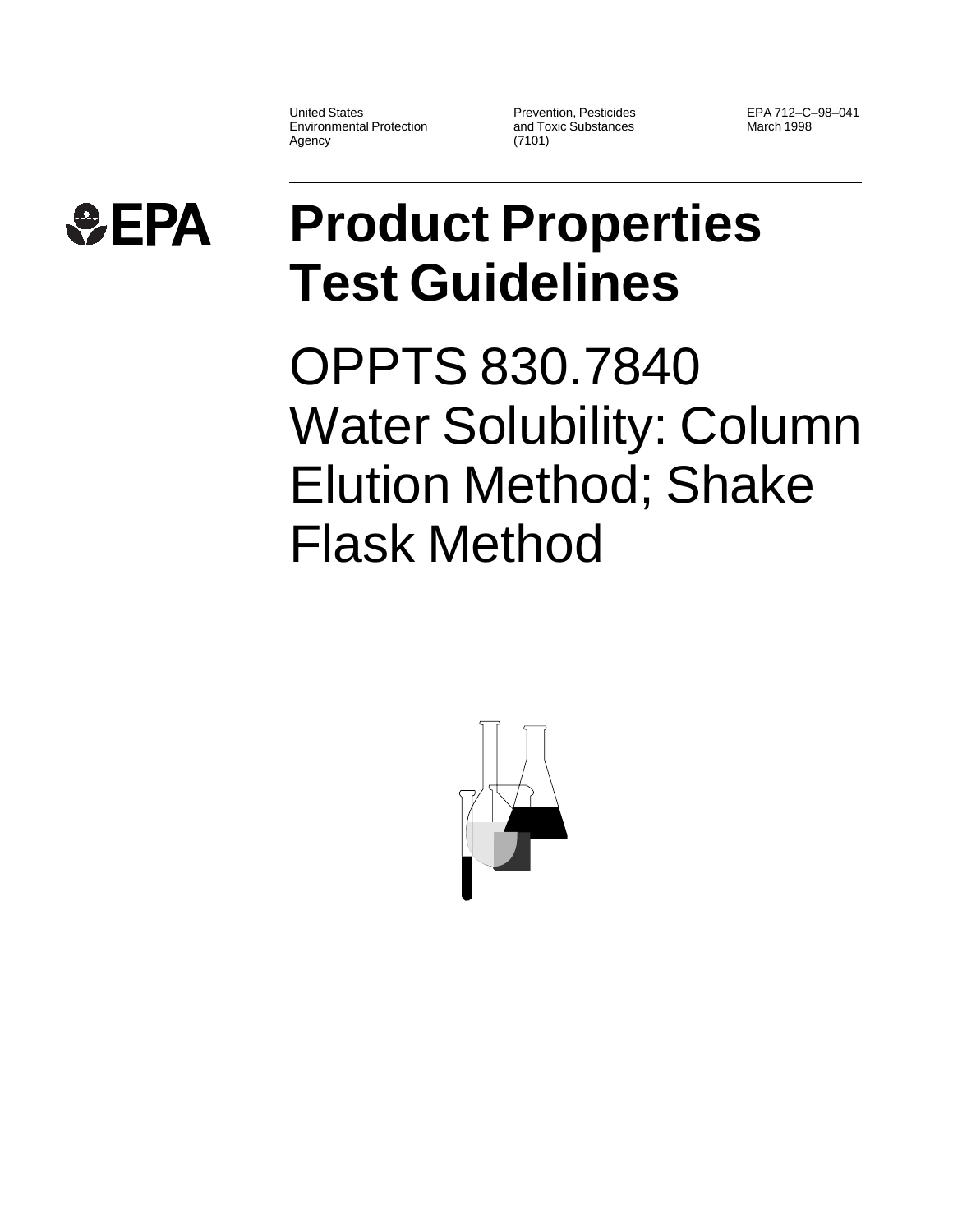## **INTRODUCTION**

This guideline is one of a series of test guidelines that have been developed by the Office of Prevention, Pesticides and Toxic Substances, United States Environmental Protection Agency for use in the testing of pesticides and toxic substances, and the development of test data that must be submitted to the Agency for review under Federal regulations.

The Office of Prevention, Pesticides and Toxic Substances (OPPTS) has developed this guideline through a process of harmonization that blended the testing guidance and requirements that existed in the Office of Pollution Prevention and Toxics (OPPT) and appeared in Title 40, Chapter I, Subchapter R of the Code of Federal Regulations (CFR), the Office of Pesticide Programs (OPP) which appeared in publications of the National Technical Information Service (NTIS) and the guidelines published by the Organization for Economic Cooperation and Development (OECD).

The purpose of harmonizing these guidelines into a single set of OPPTS guidelines is to minimize variations among the testing procedures that must be performed to meet the data requirements of the U. S. Environmental Protection Agency under the Toxic Substances Control Act (15 U.S.C. 2601) and the Federal Insecticide, Fungicide and Rodenticide Act (7 U.S.C. 136, *et seq.*).

**Final Guideline Release:** This document is available from the U.S. Government Printing Office, Washington, DC 20402 on *The Federal Bulletin Board*. By modem dial 202–512–1387, telnet and ftp: fedbbs.access.gpo.gov  $(IP \t 162.140.64.19)$ , internet: http:// fedbbs.access.gpo.gov, or call 202–512–0132 for disks or paper copies. This guideline is available in ASCII and PDF (portable document format) from the EPA's World Wide Web site (http://www.epa.gov/epahome/research.htm) under the heading ''Researchers and Scientists/Test Methods and Guidelines/OPPTS Harmonized Test Guidelines.''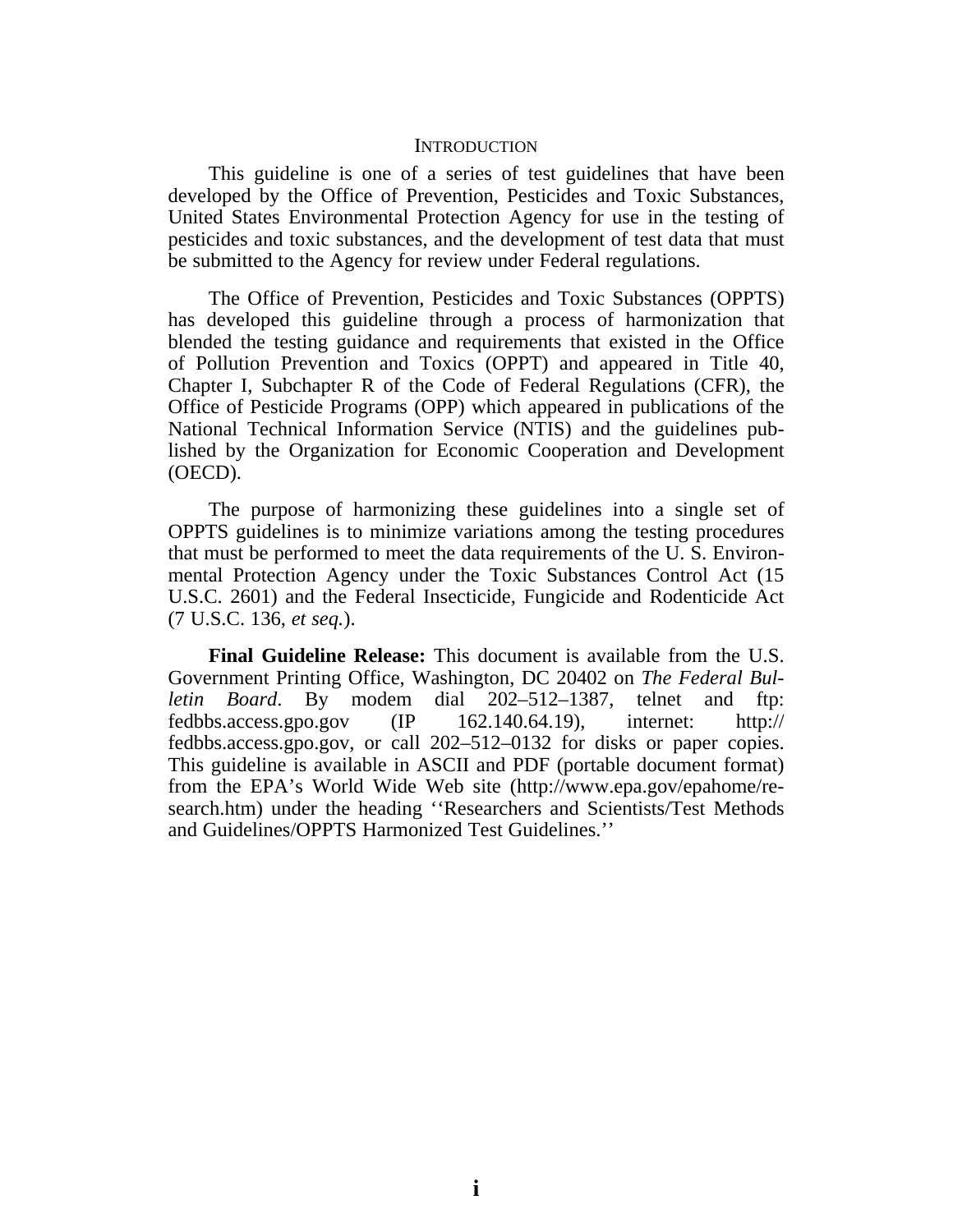## **OPPTS 830.7840 Water solubility: column elution method; shake flask method.**

(a) **Scope** (1)—**Applicability.** This guideline is intended to meet testing requirements of both the Federal Insecticide, Fungicide, and Rodenticide Act (FIFRA) (7 U.S.C. 136, *et seq.*) and the Toxic Substances Control Act (TSCA) (15 U.S.C. 2601).

(2) **Background.** The source materials used in developing this harmonized OPPTS test guideline are the OPPT guideline under 40 CFR 796.1840 Water solubility, OPP guideline 63–8 Solubility (Pesticide Assessment Guidelines, Subdivision D: Product Chemistry, EPA Report 540/ 9–82–018, October 1982) and OECD guideline 105 Water Solubility (Column Elution Method—Shake Flask Method).

(b) **Introductory information**—(1) **Prerequisites.** Suitable analytical method; structural formula; vapor pressure curve; dissociation constant; hydrolysis independence of pH (preliminary test).

(2) **Coefficient of variation.** The coefficient of variation on the mean values reported by the participants of the OECD Laboratory Intercomparison Testing, part I, 1979, appeared to be dependent on the chemicals tested and the test temperatures; it ranges from 0.05 to 0.34 for the column elution method, and from 0.03 to 1.12 for the flask method.

(3) **Qualifying statements.** (i) The method is not applicable to volatile substances. Care should be taken that the substances examined are as pure as possible and stable in water. It must be ascertained that the identity of the substance is not changed during the procedure.

(ii) The column elution method is not suitable for volatile substances. The carrier material used here may not yet be optimal. This method is intended for material with solubilities below approximately 10-2 g/L.

(iii) The flask method is intended for materials with solubility above  $10^{-2}$  g/L. It is not applicable to volatile substances; this method may pose difficulties in the case of surface-active materials.

(iv) For pesticides, in addition to the water solubility data requirements, registrants should also submit data on solubility of the pesticide in organic solvents (see OPPTS 830.1000, paragraph  $(e)(2)(x)$ ).

(4) **Recommendation.** Additional research work is necessary for the column elution method, e.g. to find the best carrier material, to optimize the construction of the column and the adjustment of the flow rate.

(5) **Standard documents.** The column elution method is based on the test principle as it is described in the reference under paragraph  $(f)(1)$ of this guideline. The DAPA (German Council for Pesticides Analysis) redrafted this method.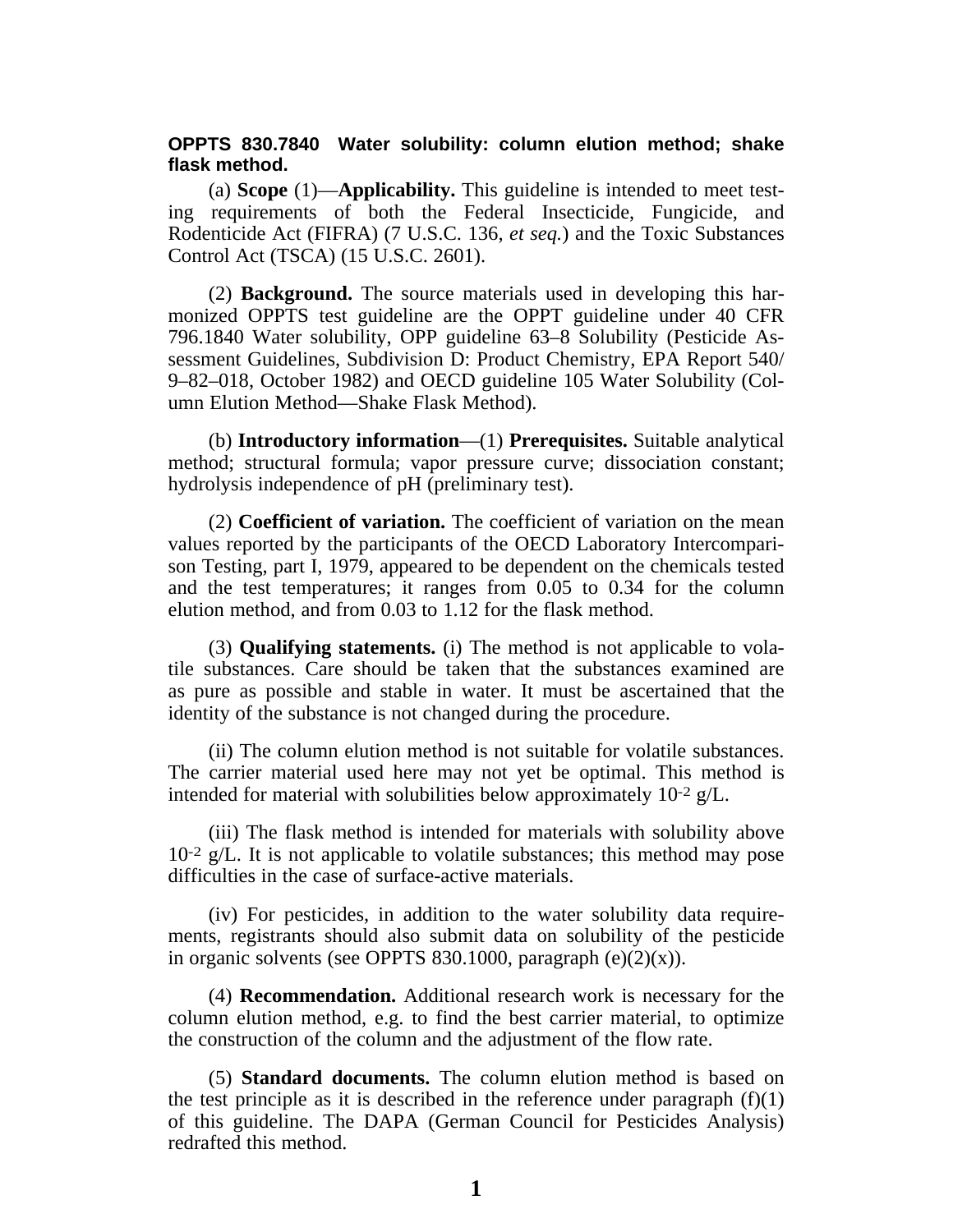(c) **Method**—(1) **Introduction, purpose, scope, relevance, application, and limits of test.** (i) A solution is a homogeneous mixture of different substances in a solvent. The particle sizes of the dispersed substances are of the same magnitude as molecules and ions; therefore, the smallest volumes which can be obtained from a solution are always of uniform composition.

(ii) Solubility in water is a significant parameter because:

(A) The spatial and temporal movement (mobility) of a substance is largely determined by its solubility in water.

(B) Water soluble substances gain ready access to humans and other living organisms.

(C) The knowledge of the solubility in water is a prerequisite for testing biological degradation and bioaccumulation in water and for other tests.

(iii) No single method is available to cover the whole range of solubilities in water, from relatively soluble to very low soluble chemicals. A general test guideline for the determination of the solubility in water must include methods which cover the whole range of water soluble substances. This guideline therefore includes two methods:

(A) One which applies to substances with low solubilities  $\left(\langle 10^{-2} \text{ g/L}\right)$ , referred to as the "column elution method."

(B) The other which applies to substances with higher solubilities  $(>10^{-2}$  g/L), referred to as the "flask method."

(2) **Definition and units.** The solubility in water of a substance is specified by the saturation mass concentration of the substance in water and is a function of temperature. The solubility in water is specified in units of weight per volume of solution. The SI-unit is  $kg/m^3$ ;  $g/L$  may also be used.

(3) **Reference substances.** The reference substances need not be employed in all cases when investigating a new substance. They are provided primarily so that calibration of the method may be performed from time to time and to offer the chance to compare the results when another method is applied. The values presented in the following table 1. are not necessarily representative of the results which can be obtained with this test method as they have been derived from an earlier version of the test method.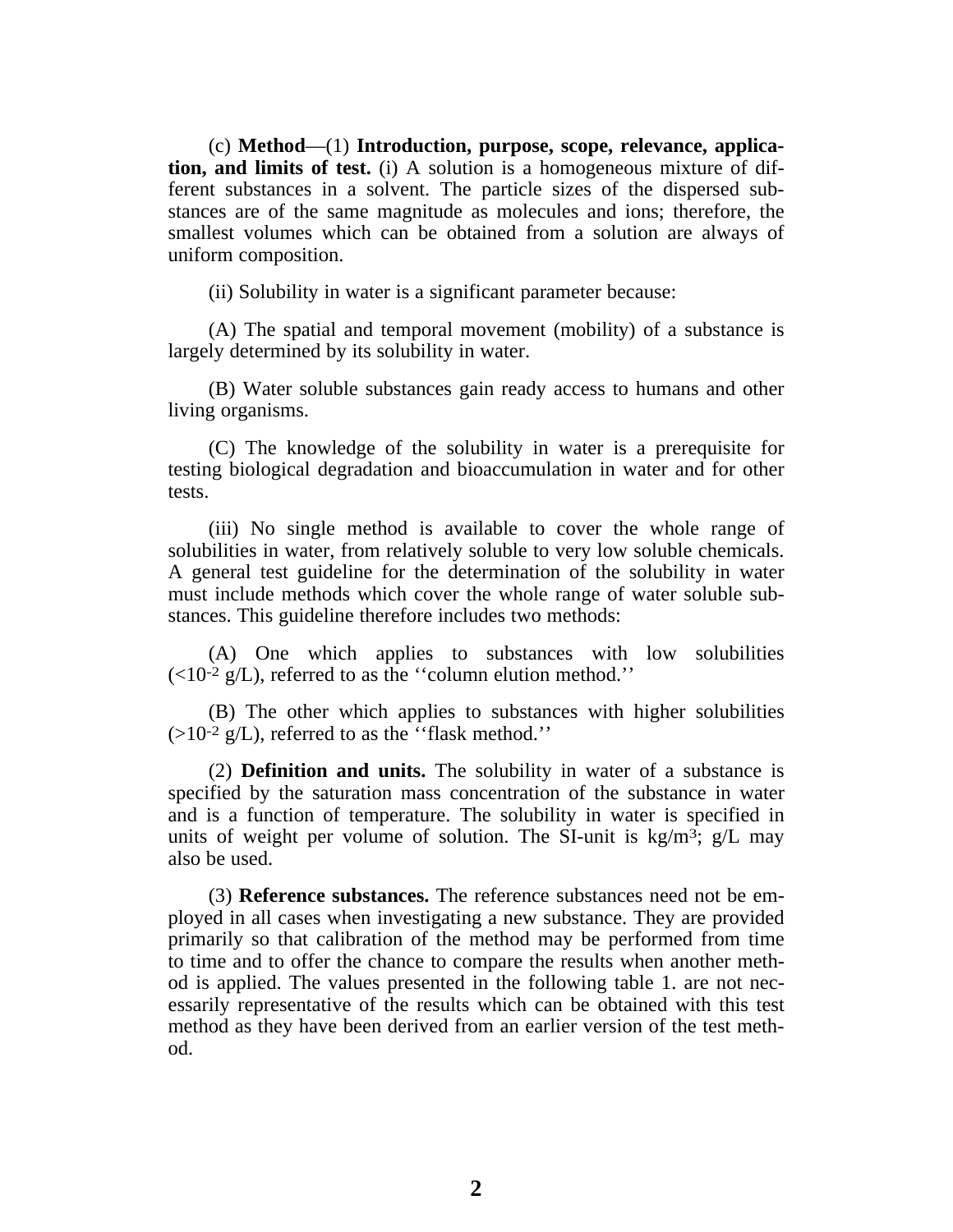| Method                            | T, °C | Mean (mg/L)           | Range (mg/L)                                            | no. of<br>labs |  |
|-----------------------------------|-------|-----------------------|---------------------------------------------------------|----------------|--|
| <b>Fluoranthene</b>               |       |                       |                                                         |                |  |
| Elution method                    | 15    | 0.275                 | 0.104 to 0.920                                          | 6              |  |
|                                   | 25    | 0.373                 | 0.198 to 1.050                                          | 7              |  |
| <b>Hexachlorobenzene</b>          |       |                       |                                                         |                |  |
| Elution method                    | 15    | $9.21 \times 10^{-3}$ | $2.06 \times 10^{-3}$ to 2.16 $\times$ 10 <sup>-2</sup> | 6              |  |
|                                   | 25    | $9.96 \times 10^{-3}$ | $1.19 \times 10^{-3}$ to 2.31 $\times$ 10 <sup>-2</sup> | 7              |  |
| y-Hexachlorocyclohexane           |       |                       |                                                         |                |  |
| Elution method                    | 15    | 6.50                  | 4.43 to 10.5                                            | 6              |  |
|                                   | 25    | 9.20                  | 6.64 to 14.5                                            | 7              |  |
| 2,4-Dichlorophenoxyacetic<br>acid |       |                       |                                                         |                |  |
| Flask method                      | 15    | 0.633                 | 0.380 to 0.764                                          | 5              |  |
|                                   | 25    | 0.812                 | 0.655 to 0.927                                          | 5              |  |
| Mercury(II) chloride:             |       |                       |                                                         |                |  |
| Flask method                      | 15    | 53.0                  | 47.7 to 56.5                                            | 4              |  |
|                                   | 25    | 66.4                  | 58.3 to 70.4                                            | 4              |  |
| 4-Nitrophenol:                    |       |                       |                                                         |                |  |
| Flask method                      | 15    | 9.95                  | 8.88 to 10.9                                            | 6              |  |
|                                   | 25    | 14.8                  | 13.8 to 15.9                                            | 6              |  |

## **Table 1.—Data for Reference Substances**

(4) **Principle of the test methods.** The approximate amount of the sample and the time necessary to achieve the saturation mass concentration should be determined in a simple preliminary test.

(i) **Column elution method.** This method is based on the elution of a test substance with water from a micro column which is charged with an inert carrier material such as glass beads, silica gel or sand, and an excess of test substance (see paragraph  $(f)(1)$ ) of this guideline). The water solubility is determined when the mass concentration of the eluate is constant. This is shown by a concentration plateau as a function of time in the following figure 1: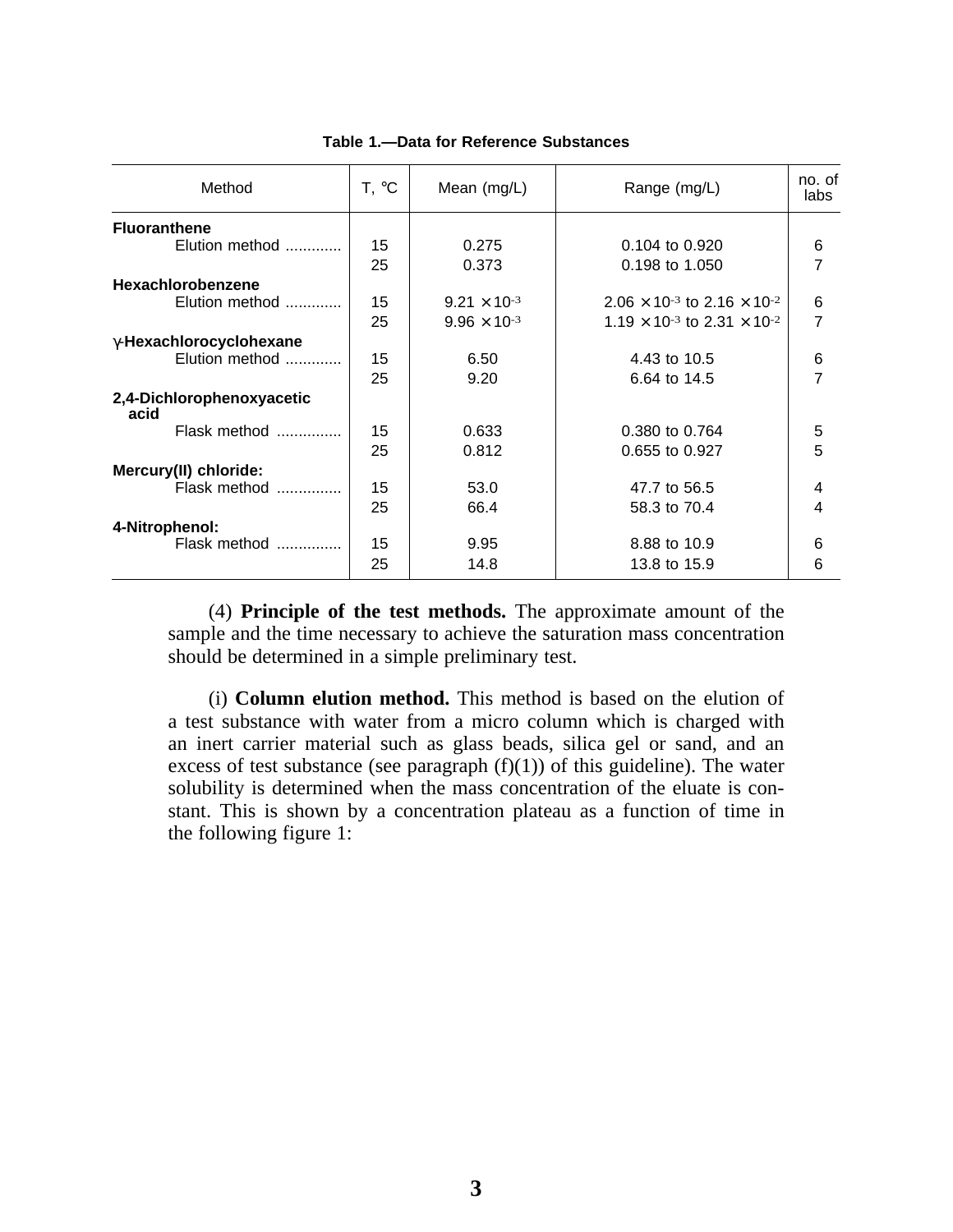**Figure 1.—Concentration versus Time of Substance in the Eluate**



(ii) **Flask method.** In this method, the substance (solids must be pulverized) is dissolved in water at a temperature somewhat above the test temperature. When saturation is achieved, the mixture is cooled and kept at the test temperature, stirring as long as necessary to reach equilibrium (see paragraph (f)(3) of this guideline). Subsequently, the mass concentration of the substance in the aqueous solution, which must not contain any undissolved particles, is determined by a suitable analytical method.

(5) **Quality criteria**—(i) **Repeatability.** For the column elution method <30 percent is acceptable; for the flask method <15 percent should be observed.

(ii) **Sensitivity.** This depends upon the method of analysis, but mass concentration determinations down to at least 10-6 g/L can be determined.

(iii) **Specificity.** This method should only be applied to:

(A) Pure substance.

(B) Substances that are stable in water.

(C) Slightly soluble substances, i.e.  $\langle 10^{-2} \text{ g/L} \rangle$  for the column elution method.

(D) Organic substances for the column elution method.

(iv) **Possibility of standardization.** These methods can be standardized.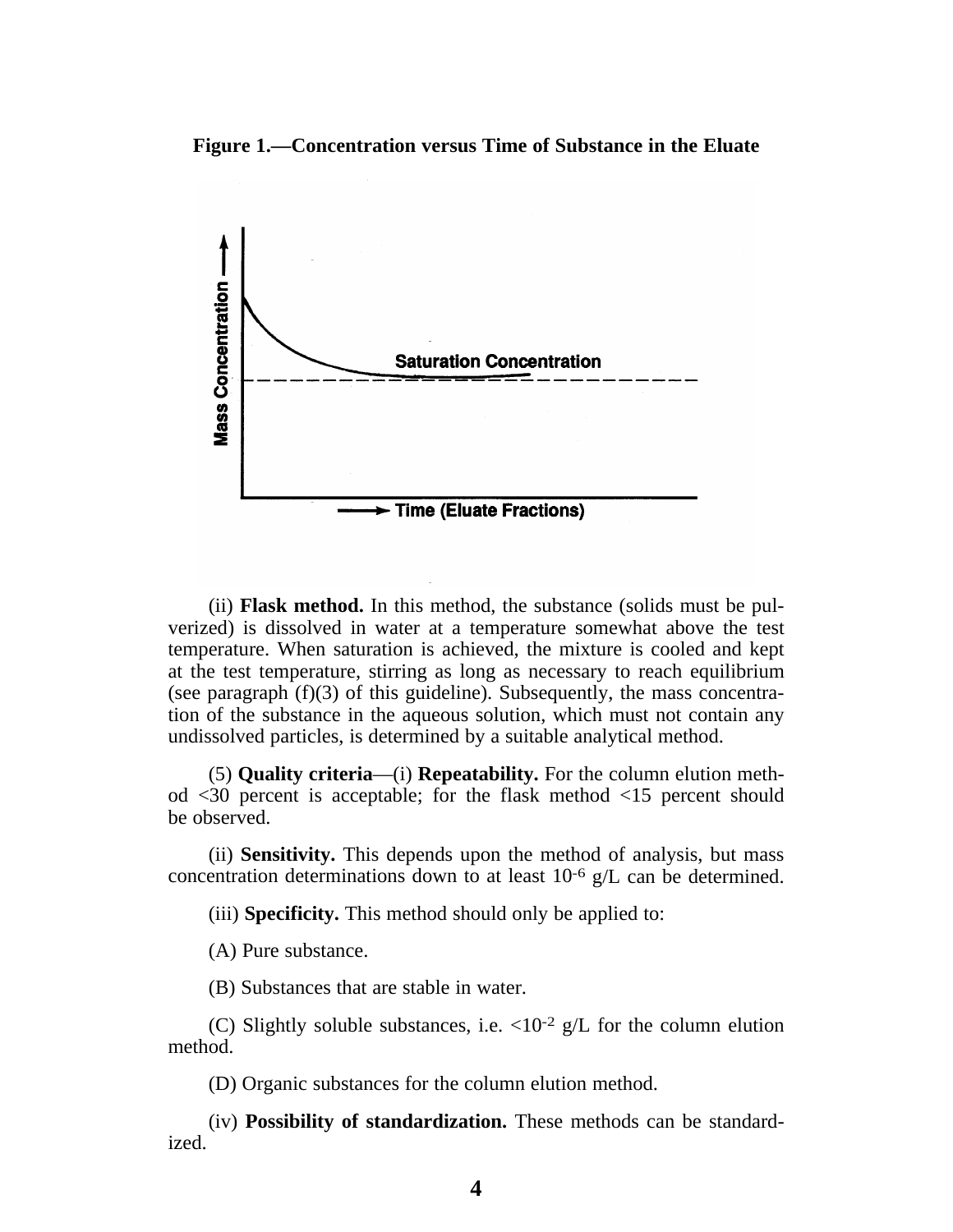(d) **Description of the test procedures**—(1) **Preparations**—(i) **Apparatus**—(A) **Column elution method.** (*1*) The schematic arrangement of the system is presented in the following figure 2:





(*2*) A suitable microcolumn is shown in the following figure 3: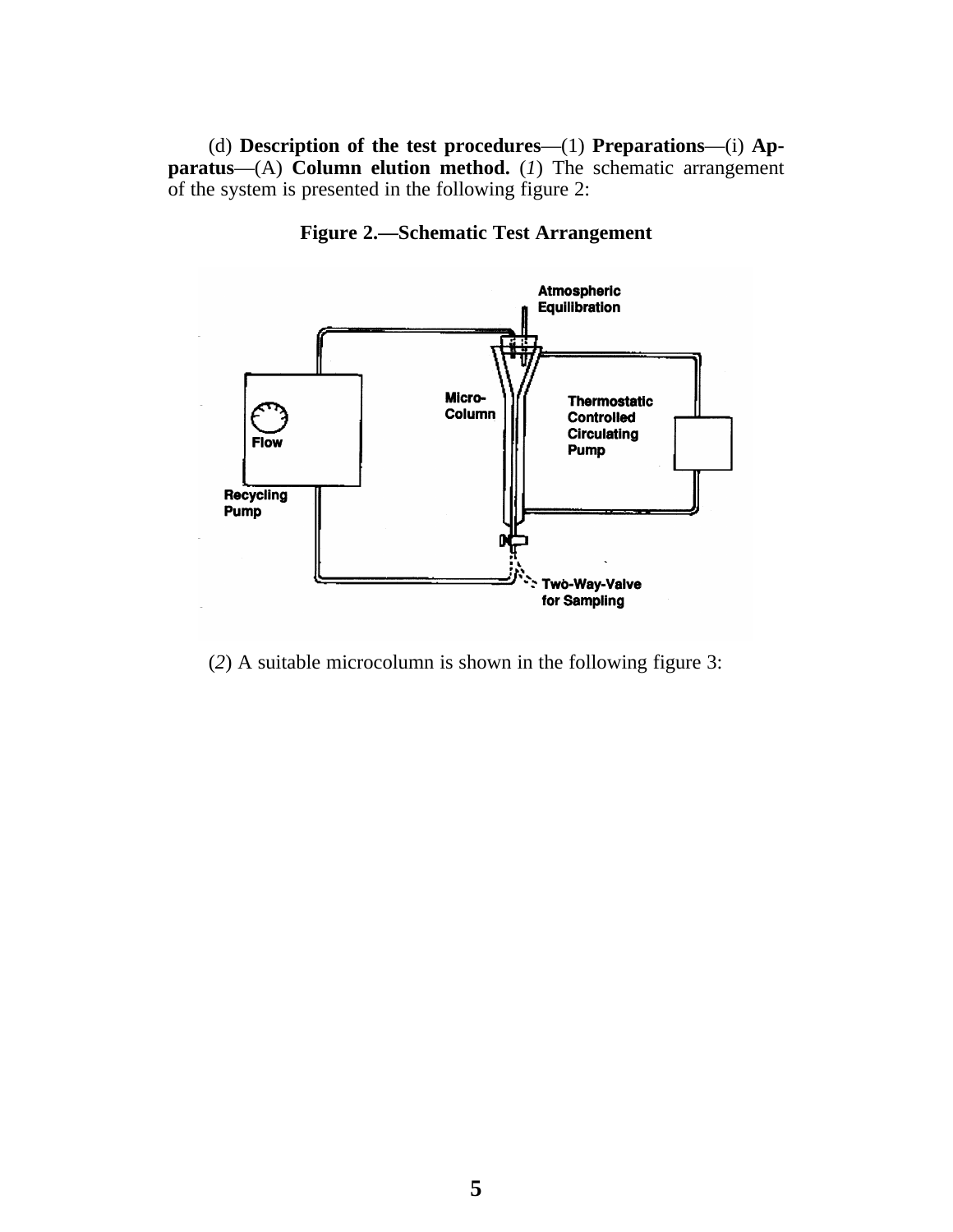



Although any size is acceptable, provided it meets the criteria for reproducibility and sensitivity. The column should provide for a head space of at least five bed-volumes of water and a minimum of five samples. Alternatively, the size can be reduced if make-up solvent is employed to replace the initial five bed-volumes removed with impurities.

(*3*) The column should be connected to a recycling pump capable of controlling flows of approximately 25 mL/h. The pump is connected with polytetrafluoroethylene and/or glass connections. The column and pump, when assembled, should have provision for sampling the effluent and equilibrating the head space at atmospheric pressure. The column material is supported with a small (5 mm) plug of glass wool, which must also serve to filter particles.

(B) **Flask method.** For the flask method, the following material is needed: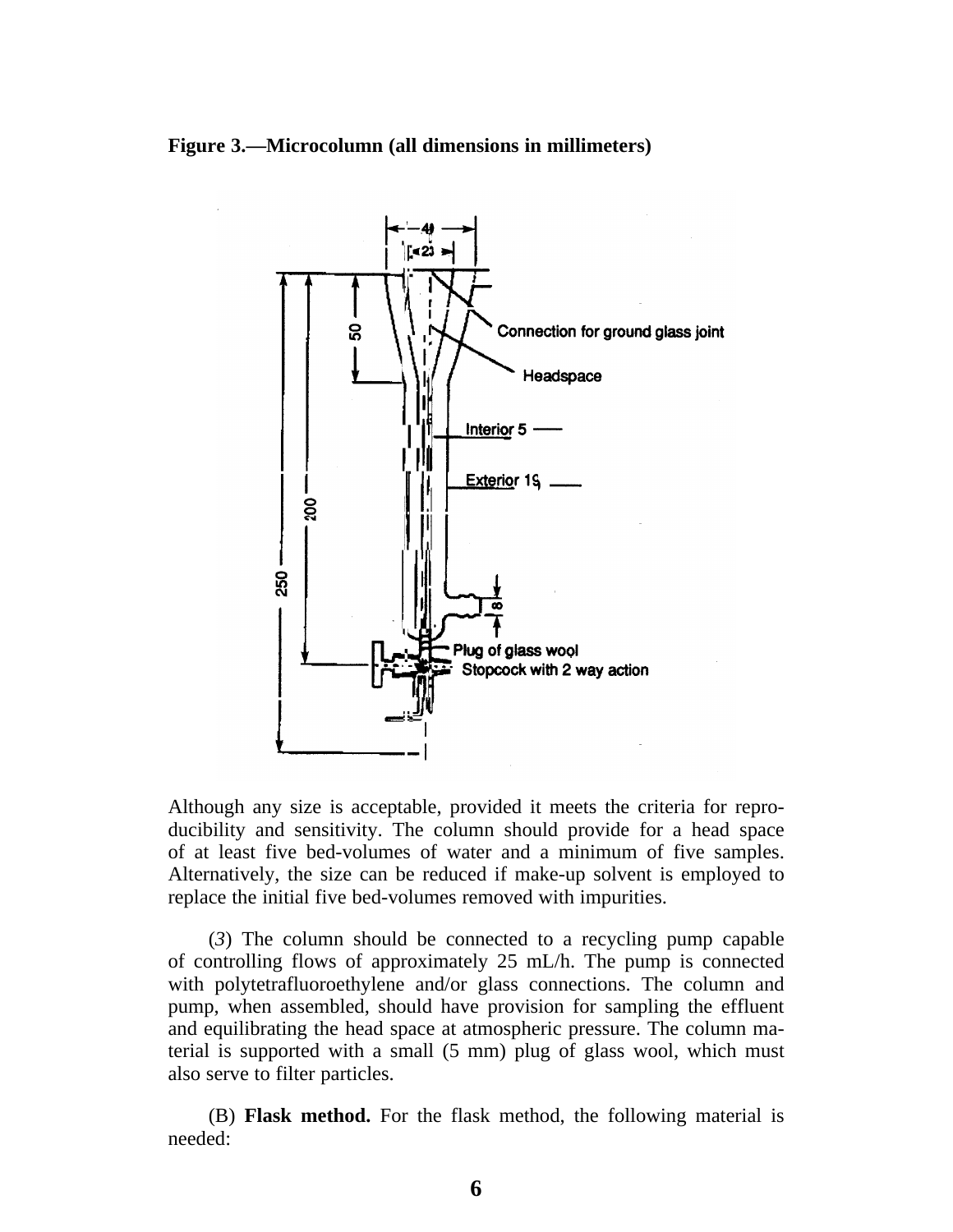(*1*) Normal laboratory glassware and instrumentation.

(*2*) A device suitable for the agitation of solutions under controlled constant temperatures.

(*3*) A centrifuge (preferably thermostatted), if required with emulsions.

(*4*) Equipment for analytical determinations.

(2) **Reagents.** The substance to be tested should be as pure as possible, particularly in the flask method where purification is not provided. The carrier material for the column elution method should be inert. Possible materials which can be employed are glass beads and silica. A suitable volatile solvent of analytical reaction quality should be used to apply the test substance to the carrier material. Double distilled water from glass or quartz apparatus should be employed as the eluent or solvent. (Note: Water directly from an ion exchanger must not be used.)

(3) **Test conditions.** The test is preferably run at  $20 \pm 0.5$  °C (293 K). If temperature dependence is suspected in the solubility  $(> 3\%/°C)$ , two other temperatures should also be used—both differing from each other and the initially chosen temperature by 10  $\degree$ C. In this case the temperature control should be  $\pm 0.1$  °C. One of these additional temperatures should be below the initial temperature. The chosen temperature(s) should be kept constant in all parts of the equipment (including the leveling vessel).

(4) **Performance of the tests**—(i) **Preliminary test.** (A) To approximately 0.1 g of the sample (solid substances must be pulverized) in a glass-stoppered 10 mL graduated cylinder, increasing volumes of distilled water at room temperature are added according to the steps shown in the following table 2:

| <b>Table 2.-Determination of Solubility</b> |
|---------------------------------------------|
|---------------------------------------------|

| Solubility data                                                | step          |            | step 2   step 3   step 4 |    | l step 5∣step 6 |     | step, |
|----------------------------------------------------------------|---------------|------------|--------------------------|----|-----------------|-----|-------|
| Total volume $H_2O$ added (ml)<br>Approximate solubility (g/L) | 0.1<br>>1.000 | 0.5<br>200 | 100                      | 50 |                 | 100 | >100  |

(B) After each addition of water to give the indicated total volume, the mixture is shaken vigorously for 10 min and is visually checked for any undissolved parts of the sample. If, after a total of 10 mL of water has been added (step 5), the sample or parts of it remain undissolved, the contents of the measuring cylinder is transferred to a 100 mL measuring cylinder which is then filled up with water to 100 mL (step 6) and shaken. At lower solubilities the time required to dissolve a substance can be considerably long (24 h should be allowed). The approximate solubility is given in the table under that volume of added water in which complete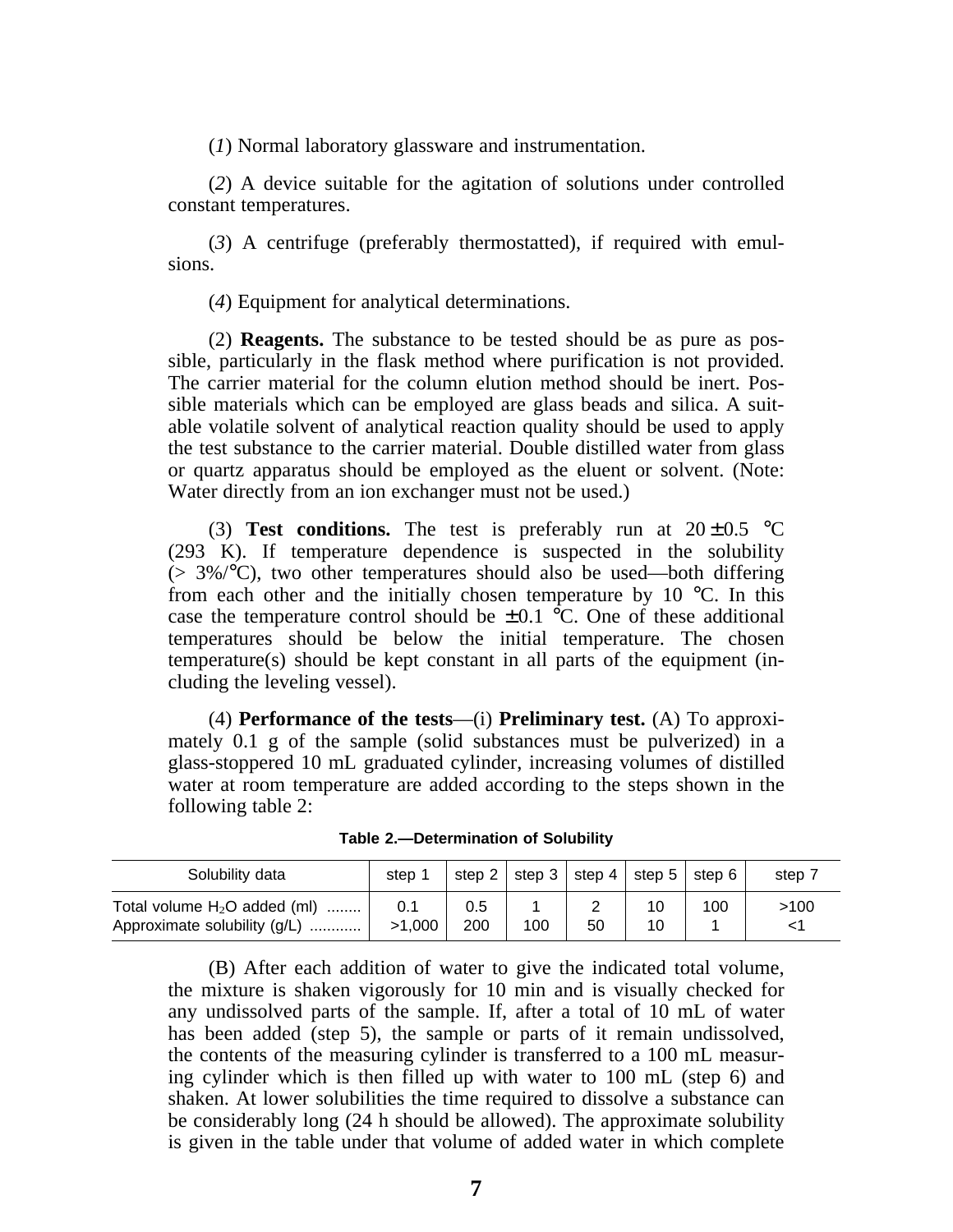dissolution of the sample occurs. If the substance is still apparently insoluble, further dilution should be undertaken to ascertain whether the column elution or flask solubility method should be used.

(ii) **Column elution**—(A) **Apparatus.** (*1*) The equipment is arranged as shown in figures 2 and 3 (see paragraphs  $(d)(1)(i)(A)(1)$  and  $(d)(1)(i)(A)(2)$  of this guideline). Approximately 600 mg of carrier material is weighed and transferred to a 50–mL round-bottom flask. A suitable, weighed amount of test substance is dissolved in the chosen solvent, and an appropriate amount of the test substance solution is added to the carrier material. The solvent must be completely evaporated, e.g. in a rotary evaporator; otherwise water saturation of the carrier is not achieved due to partition effects on the surface of the carrier.

(*2*) The loading of carrier material may cause problems (erroneous results) if the test substance is deposited as an oil or a different crystal phase. The problem should be examined experimentally.

(*3*) The loaded carrier material is allowed to soak for about 2 h in approximately 5 mL of water, and then the suspension is added to the microcolumn. Alternatively, dry loaded carrier material may be poured in the microcolumn, which has been filled with water and then equilibrated for approximately 2 h.

(B) **Test procedure.** The elution of the substance from the carrier material can be carried out in two different ways: Leveling vessel or circulating pump. The two principles should be used alternatively.

(*1*) Leveling vessel (see figure 3 under paragraph  $(d)(1)(i)(A)(2)$  and figure 4 under paragraph (d)(4)(iii) of this guideline). (*i*) The connection to the leveling vessel is made by using a ground glass joint which is connected by PTFE tubing. It is recommended that a flow rate of approximately 25 mL/h be used. Successive eluate fractions should be collected and analyzed by the chosen method.

(*ii*) Fractions from the middle eluate range where the concentrations are constant  $(\pm 30$  percent) in at least five consecutive fractions are used to determine the solubility in water.

(*iii*) A second run is to be performed at half the flow rate of the first. If the results of the two runs are in agreement, the test is satisfactory; if there is a higher apparent solubility with the lower flow rate, then the halving of the flow rate must continue until two successive runs give the same solubility.

(*2*) Circulating pump (see figures 2 and 3 under paragraphs  $(d)(1)(i)(A)(I)$  and  $(d)(1)(i)(A)(2)$  of this guideline). (*i*) With this apparatus, the microcolumn must be modified. A stopcock with 2–way action must be used (see figure 3). The circulating pump can be, e.g. a peristaltic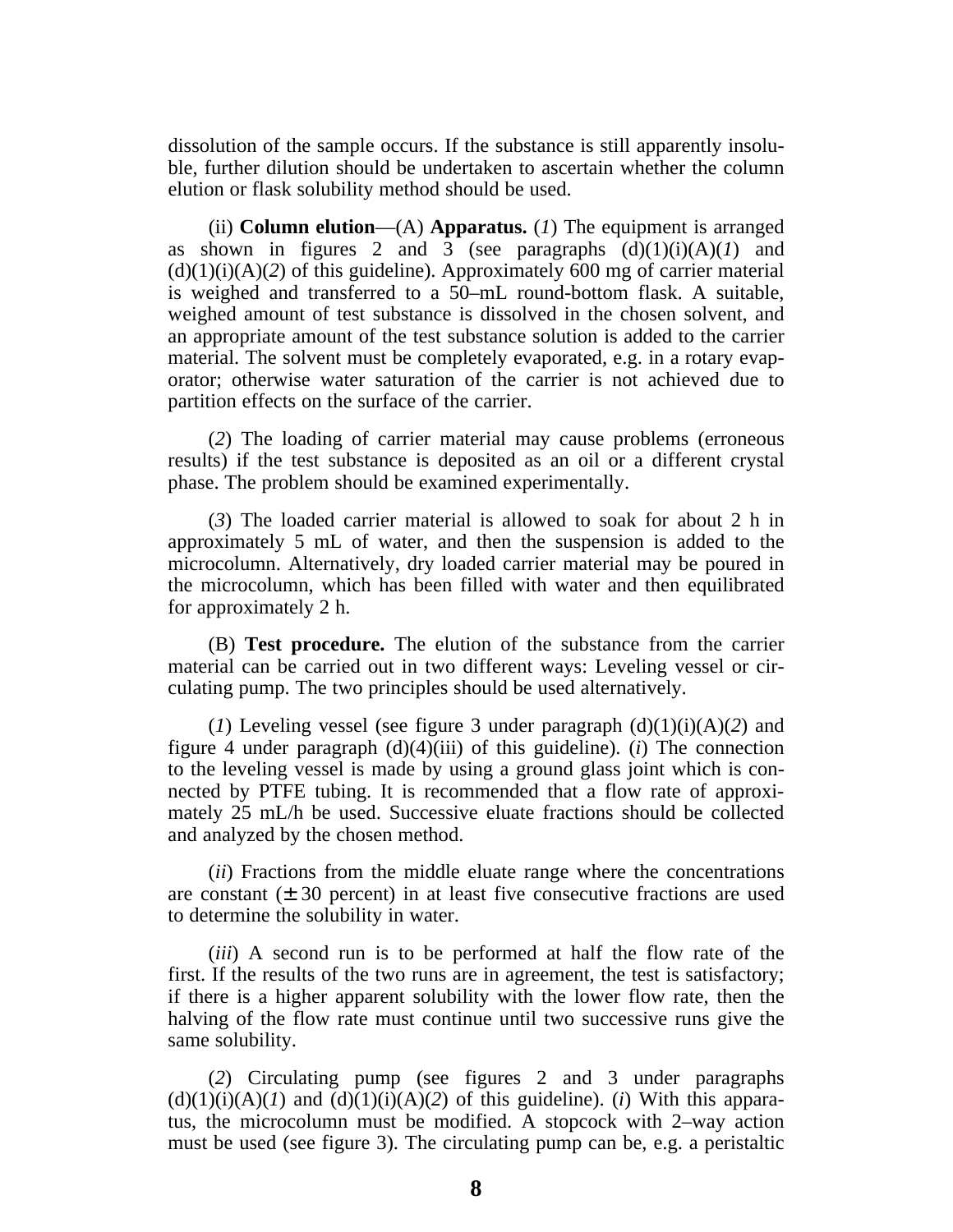pump (be careful that no contamination and/or adsorption occurs with the tube material) or a membrane pump.

(*ii*) The flow through the column is started. It is recommended that a flow rate of approximately 25 mL/h be used (approximately 10 bed volumes per hour for the described column). The first five bed volumes (minimum) are discarded to remove water soluble impurities.

(*iii*) Following this, the recycling pump is connected and the apparatus allowed to run until equilibration is established, as defined by five successive samples whose concentrations do not differ by more than 30 percent in a random fashion (see paragraph (f)(2) of this guideline). These samples should be separated from each other by time intervals corresponding to the passage of *at least* 10 bed-volumes of the eluent.

(*3*) In both cases (using a circulation pump or a leveling vessel) the fractions should be checked for the presence of colloidal matter by examination for the Tyndall effect (light scattering). Presence of such particles invalidates the results, and the test should be repeated with improvements in the filtering action of the column. The pH of each sample should be recorded. A second run should be performed at the same temperature.

(iii) **Flask method**—**Test procedure.** The quantity of material necessary to saturate the desired volume of water is estimated from the preliminary test. The volume of water required will depend on the analytical method and the solubility range. About  $5 \times$  the quantity of material determined under paragraph  $(d)(4)(i)(A)$  of this guideline is weighed into each of three glass vessels fitted with glass stoppers (e.g. centrifuge tubes, flasks). The chosen volume of water is added to each vessel, and the vessels are tightly stoppered. The closed vessels are then agitated at 30 °C. (A shaking or stirring device capable of operating at constant temperature should be used, e.g. magnetic stirring in a thermostatically controlled water bath.) After 1 day, one of the vessels is removed and reequilibrated for 24 h at the test temperature with occasional shaking. The contents of the vessel are then centrifuged at the test temperature, and the concentration of compound in the clear aqueous phase is determined by a suitable analytical method. The other two flasks are treated similarly after initial equilibration at 30 °C for 2 and 3 days, respectively. If the concentration results from at least the last two vessels agree with the required reproducibility, the test is satisfactory. The whole test should be repeated, using longer equilibration times if the results from vessels 1, 2, and 3 show a tendency to increasing values. The arrangement of the apparatus is shown in the following figure 4: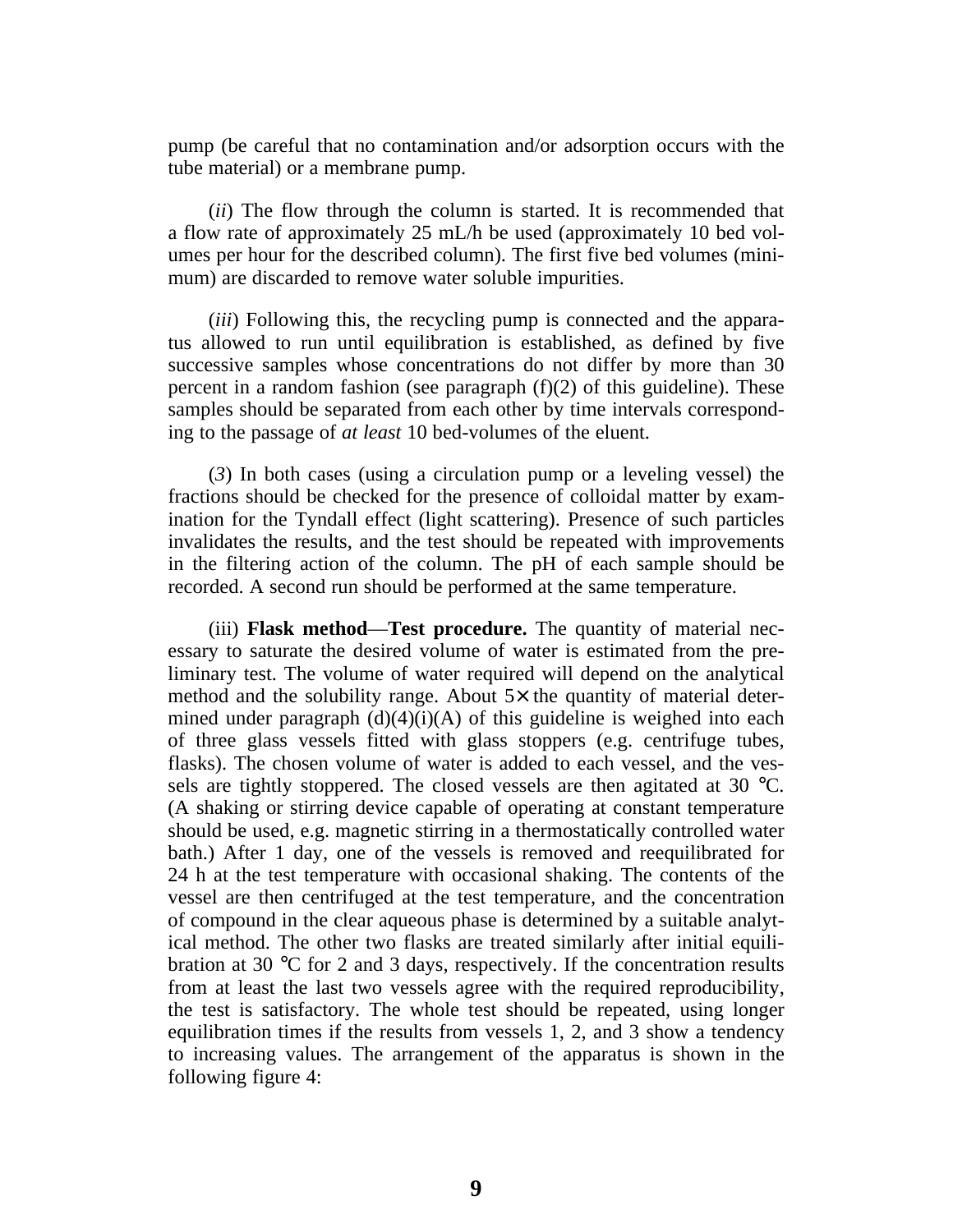**Figure 4.—Test Arrangement for the Determination of Solubility in Water of Slightly Soluble, Low Volatility Organic Substances**



- $1 =$  Leveling vessel (e.g. 2.5-L chemical flask)
- $2 =$  Column (See figure 3.)
- 3 = Fraction accumulator
- $4 =$ Thermostat
- $5 =$  Teflon tubing
- $6 =$  Glass stopper

 $7 =$  Water line (between thermostat and column, inner diameter: approximately 8 mm)

(iv) **Analysis.** A substance-specific analytical method is required for these determinations, since small amounts of soluble impurities can cause large errors in the measured solubility. Examples of such methods are gas or liquid chromatography, titration methods, photometric methods, and polarographic methods.

(e) **Data and reporting**—(1) **Column elution method**—(i) **Treatment of results.** The mean value from at least five consecutive samples taken from the saturation plateau (figure 1. under paragraph  $(c)(4)(i)$  of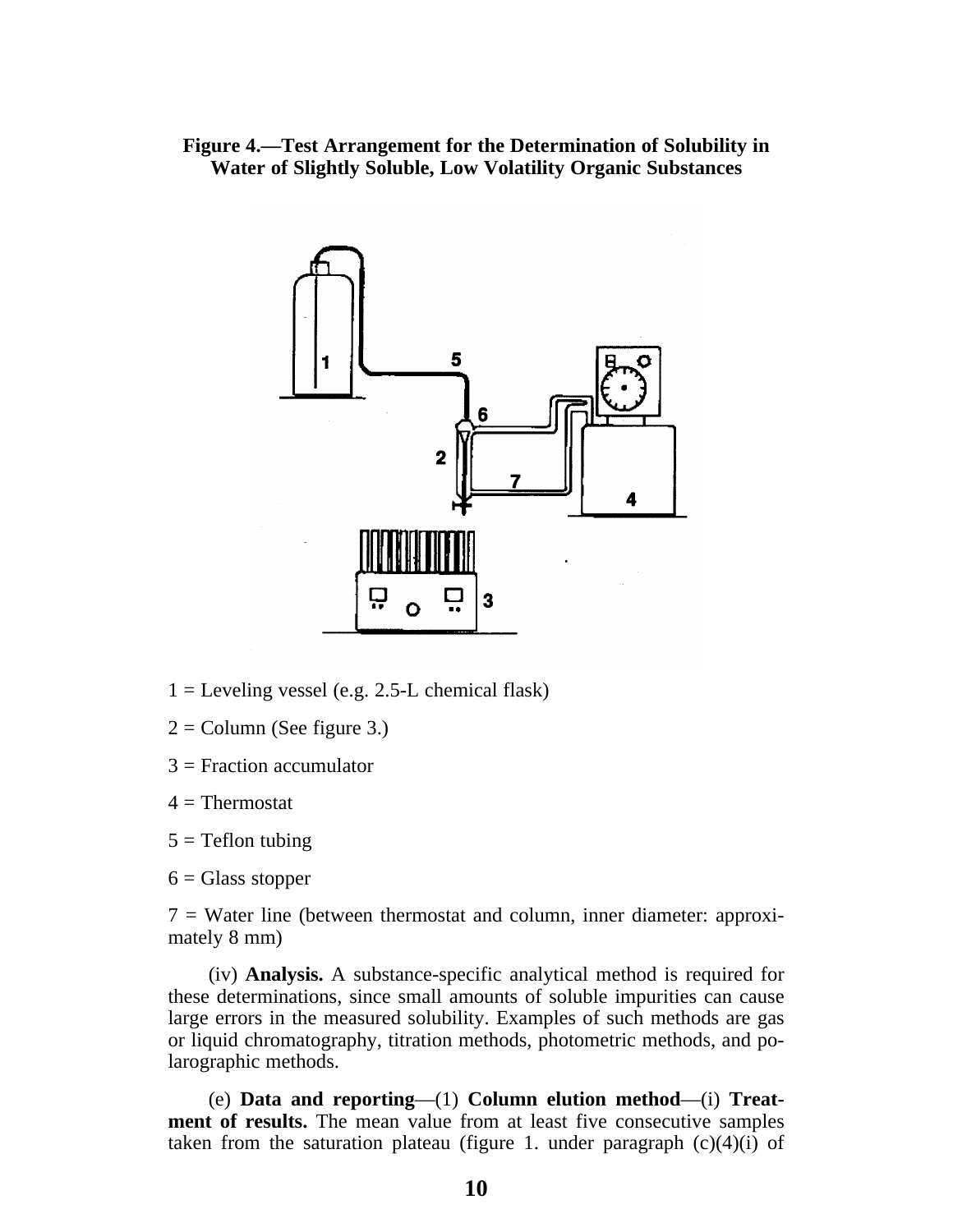this guideline) should be determined for each run, as should the standard deviation. A comparison should be made between the two means to ensure that they agree with a repeatability of less than 30 percent.

(ii) **Test report.** The report should contain an indication of the results of the preliminary test plus the following information:

(A) The individual concentrations, flow rates and pHs of each samples.

(B) The means and standard deviations from at least five samples from the saturation plateau of each run.

(C) The average of the two successive, acceptable runs.

(D) The temperature of the runs.

(E) The method of analysis employed.

(F) The nature of the carrier material employed.

(G) Loading of carrier material.

(H) Solvent used.

(I) Statement that the identity of the substance in the saturated solution has been proved.

(2) **Flask method**—(i) **Treatment of results.** The individual results should be given for each of the three flasks and those results deemed to be constant (repeatability <15 percent) should be averaged and given in units of mass per volume of solution. This may require the conversion of mass units to volume units, using the density when the solubility is very high  $(100 \text{ g/L})$ .

(ii) **Test report.** The report should include the following information:

(A) The individual analytical determinations and the average where more than one value was determined for each flask.

(B) The average of the value for the different flasks which were in agreement.

(C) The test temperature.

(D) The analytical method employed.

(f) **References.** The following references should be consulted for additional background material on this test guideline.

(1) Weil, L. et al. Wasserloslichkeit von insektiziden chlorierten Kohlenwasserstoffen und polychlorierten Biphenylen im Hinblick auf eine